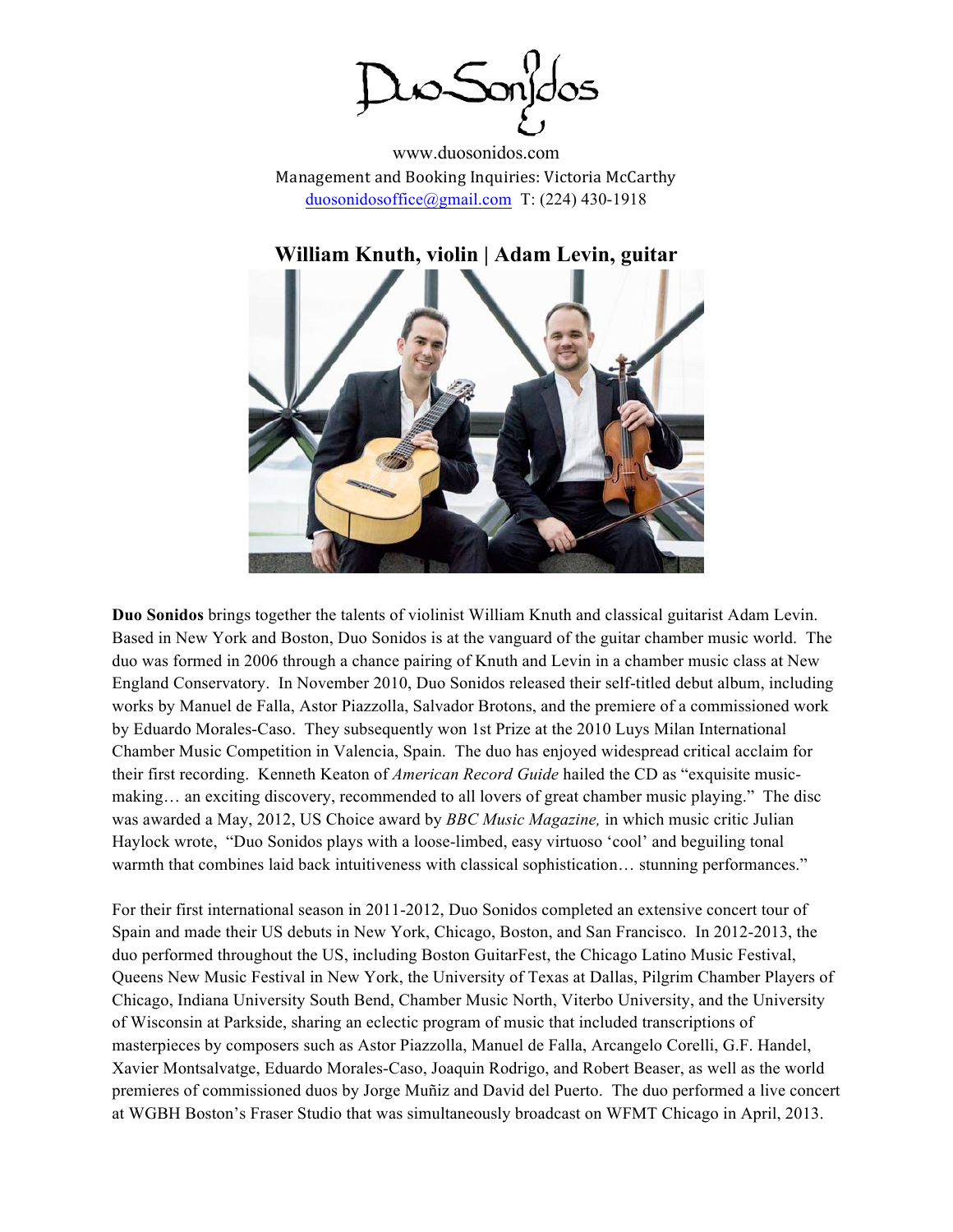Duo Sonidos is a bid to amalgamate the vast capabilities of two ambassadorial instruments basic to the fabric of contemporary and classical music alike and to imprint the aural qualities of their combination in the ears of listeners. Their mission is also nothing short of building a standard and expansive repertoire for violin and guitar duos. Duo Sonidos has forged relationships with several contemporary composers who have adapted existing music for them, or written them entirely new works. The duo has commissioned works from Allen Krantz (USA), Gregg Nestor (USA), Jan Freidlin (Israel), Jorge Variego (Argentina), Jorge Muñiz (Spain-USA), David del Puerto (Spain), Jorge Sastre (Spain), and Eduardo Morales-Caso (Cuba-Spain). Levin and Knuth have also been honored as US Fulbright Scholars in the field of music performance in Madrid, Spain and Vienna, Austria respectively.

Highlights of the duo's 2013-2014 season include several major US debuts. They will appear in Baltimore for the first time at An Die Musik, their Washington, DC, debut at the Music Center at Strathmore Center, and their Detroit debut with a weeklong residency and multiple concerts with the Chamber Music Society of Detroit. The duo will record their second disc featuring folk-inspired works by Béla Bartók, Xavier Montsalvatge, Karol Szymanowski, Lukas Foss, and others. With their commitment to perform also in non-traditional venues, Duo Sonidos will also present a special program of works by Jewish composers and non-Jewish composers inspired by Judaism in Synagogues and Jewish cultural institutions throughout the US. www.duosonidos.com



**Adam Levin** has performed worldwide and been praised for his "visceral and imaginative performances" by the Washington Post. Levin has performed extensively across the United States at renowned venues such as Chicago's Pick Staiger, Nichols, and Mayne Stage concert halls as well as at the prestigious Art Institute of Chicago; Boston's Isabella Stewart Gardner Museum, the Museum of Fine Arts, and Jordan Hall; Spivey Hall in Atlanta; repeat appearances at Le Poisson Rouge in New York City; and Kennedy Center in Washington, DC. In Europe, Levin has performed in some of the finest venues across Spain, and in Italy, Germany, and Switzerland. In the 2017-2018 season, Levin makes several debut solo, chamber, and orchestral appearances in China, Finland, and Ireland as well as return appearances in Brazil and Spain. Adam Levin's live performances have been featured nationally numerous times on NPR's Performance Today, the nationally syndicated Classical Guitar Alive, and studio performances on top radio stations including WFMT Chicago and WCRB Boston.

The recipient of numerous top prizes, Adam Levin has been recognized by Associación Cultural Trujamán, the Society of

American Musicians, the Lake Forest Concerto Competition, Minnesota's Schubert Competition, Boston GuitarFest, and Certamen Internacional Luys Milan de Guitarra in Valencia. In 2008, Levin was honored as a Fulbright Scholar in the field of music performance, researching contemporary Spanish guitar repertoire in Madrid, Spain. He was awarded the Program for Cultural Cooperation Fellowship, promoting cultural understanding between Spain and the United States and the Kate Neal Kinley Fellowship, for research and performance of contemporary Spanish music in Madrid. Levin has commissioned over 30 solo guitar works from four generations of Spanish composers and has completed three out of four planned albums for Naxos to document all of these works. Levin's six albums to date have all received rave reviews from international guitar and classical music publications, including Classical Guitar Magazine, Soundboard, and BBC Music Magazine, among others.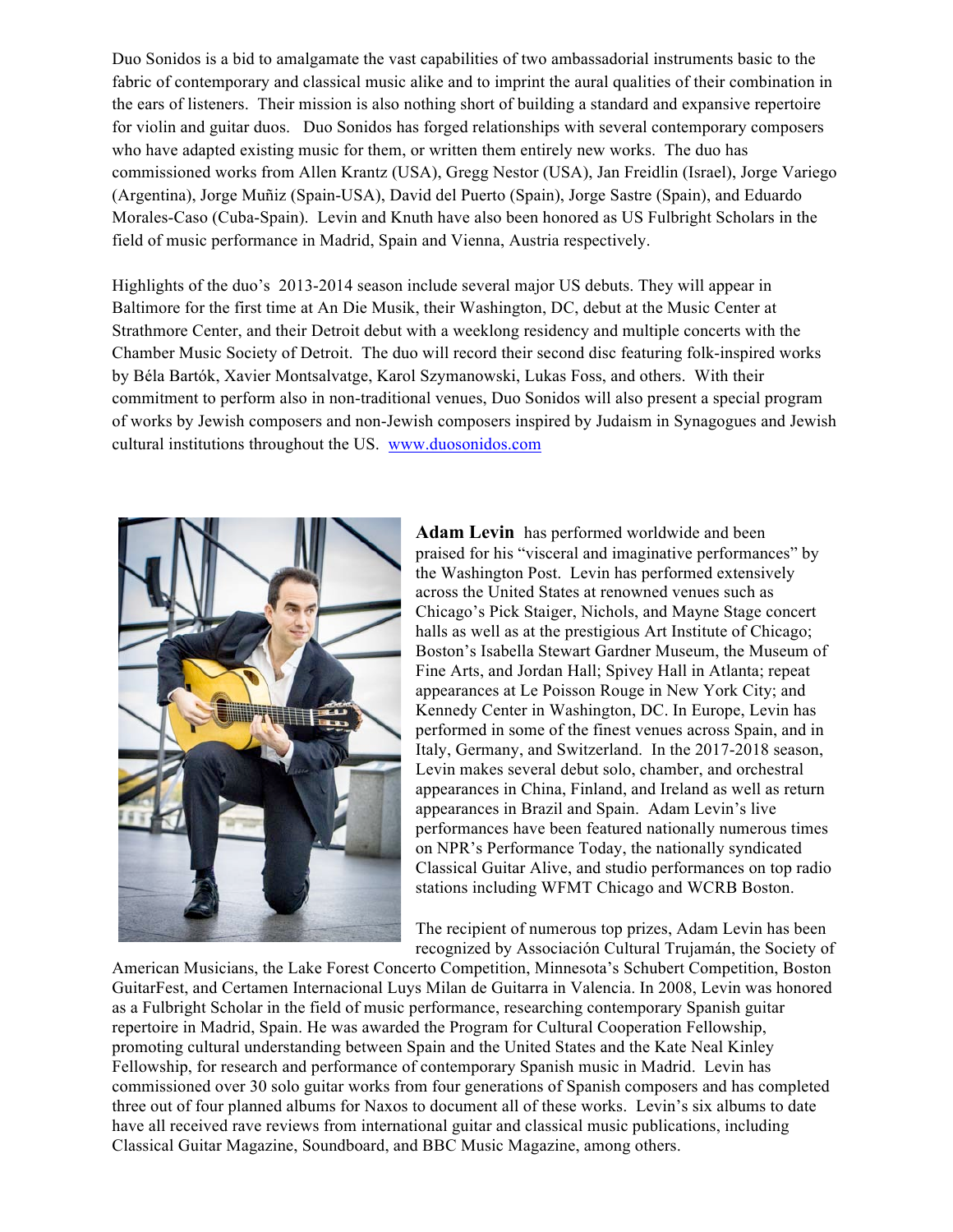A native of Chicago's North Shore, Levin holds BM and BA degrees from Northwestern University in Music Performance, Psychology, and Pre-Med. Under the tutelage of Eliot Fisk, Levin completed a MM at New England Conservatory in Boston. His esteemed teachers have included Oscar Ghiglia, Gabriel Estarellas, Anne Waller, Mark Maxwell, and Paul Henry. Levin is co-director of the annual Boston Young Guitarists Workshop, co-founder of the not-for-profit organization, Kithara Project, and is a professor of guitar at the University of Rhode Island and the University of Massachusetts-Boston. Adam Levin is a D'Addario Artist and performs on a guitar by luthier Stephan Connor.



**William Knuth,** violinist, has earned recognition for his artistry as a solo and chamber musician and has been praised by American Record Guide for his "perfect intonation, wide range of timbre…expressive phrasing, and great sensitivity". Mr. Knuth spent two years as a Fulbright scholar in Vienna, Austria studying at the Vienna Universitat fur Musik und darstellende Kunst. He was a featured performer multiple times for members of the United Nations Council as well as foreign ambassadors from Russia, Spain, Germany, and Austria.

As a member of Duo Sonidos with guitarist Adam Levin, Knuth has performed extensively throughout the United States, Europe, Africa, and South America. In 2010, Knuth and Levin released their debut album Duo Sonidos and subsequently were awarded First Prize at the 2010 Luys Milan International Chamber Music Competition in Valencia, Spain. Julian Haylock of BBC Music Magazine chose Duo Sonidos as the "BBC Top Choice US Release Album" when he wrote: "Duo Sonidos plays with a loose-limbed, easy virtuoso 'cool' and beguiling tonal warmth that combines laid

back intuitiveness with classical sophistication…stunning performances."

Recent concerts in the US have included a debut at Lincoln Center Alice Tully Hall, performances in New York's Carnegie Hall, Brooklyn Academy of Music, Fundacao Oscar Americano Sao Paulo, Columbia University's Miller Theater, Boston's Jordan Hall, Boston Symphony Hall, Harvard Sanders Theater, Boston WGBH Radio, Chicago WFMT Radio, WCNY Radio, NPR Radio, Mayne Stage Chicago, guest solo appearances with the Rochester Philharmonic Orchestra, Syracuse Symphony Orchestra, the Boston International Guitarfest, and ensemble work with Discovery Ensemble, Signal Ensemble, Boston Philharmonic Orchestra, Harvard Group for New Music, IMPULS Festival Austria, June in Buffalo festival, and the Ojai Festival. Special projects have included collaborations with Steve Reich, Kaija Saariaho, Salvador Brotons, Eduardo Morales-Caso, Jorge Muniz, Phillip Glass, Julia Wolfe, David Lang, Lukas Foss, Norah Jones, Radiohead's Jonny Greenwood, Goldfrapp, David Byrne, and Jon Brion.

William holds a MM degree from the New England Conservatory of Music where he studied violin with Nicholas Kitchen of the Borromeo Quartet and Chamber Music with Eliot Fisk and Paul Biss, a Fulbright certificate for work with Ernst Kovacic at the Vienna University of Music and Performing Arts, and a BM from the Eastman School of Music where he was a student of Lynn Blakeslee.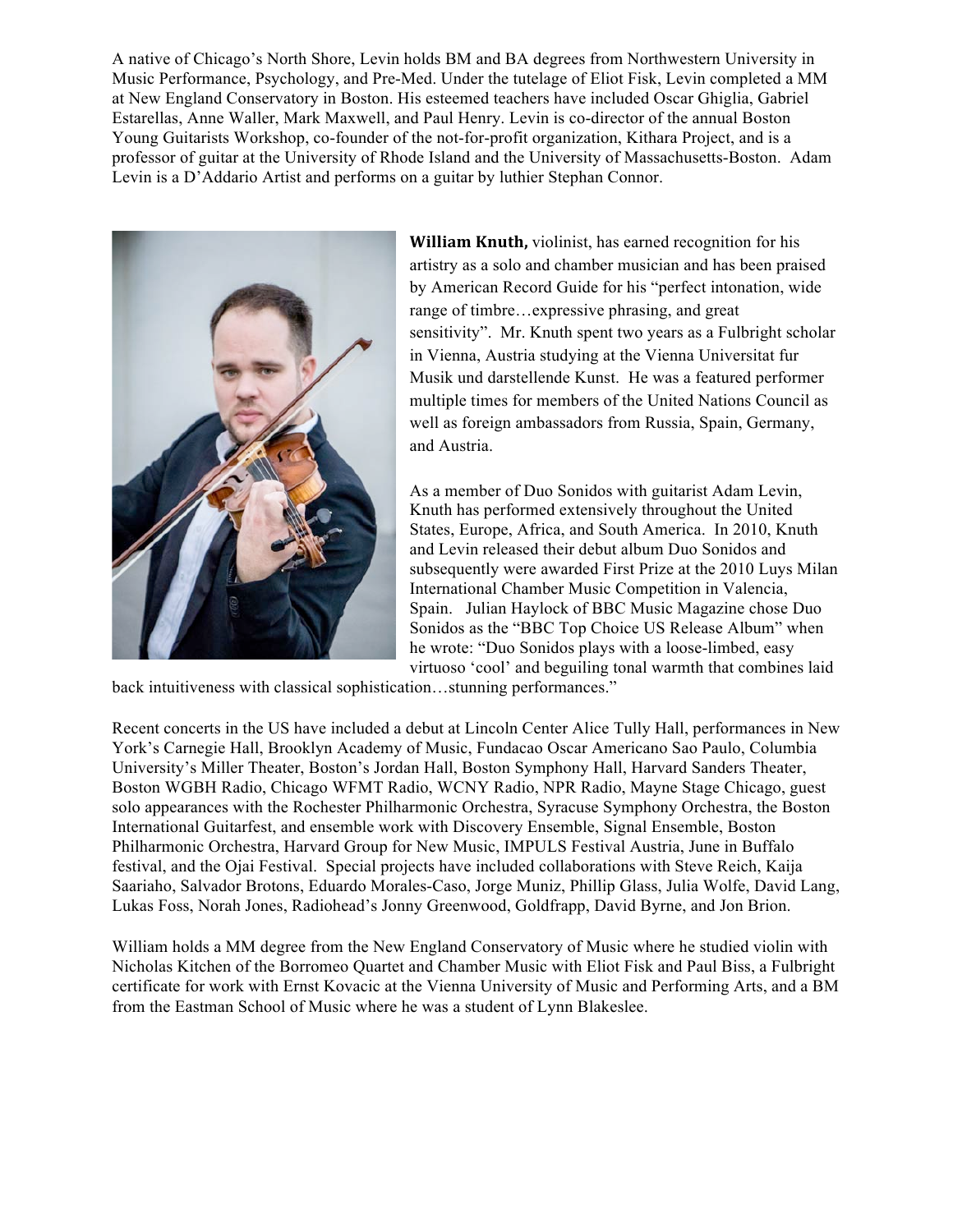## **CONTACT**

**Victoria McCarthy, Booking Manager Email: duosonidosoffice@gmail.com T: (224) 430-1918 Name**: William Knuth, Violin/Adam Levin, Guitar **Website**: www.duosonidos.com **Email:** duosonidos@gmail.com **Address: 306 Columbus Avenue, Apt# 5, Boston, MA 02116 Phone:** 315-794-8958 / 847-732-8058

#### **SELECTED PERFORMANCE CALENDAR HIGHLIGHTS**

| Recording Session with Norbert Kraft                                                     | Toronto, ON           | June 2017        |
|------------------------------------------------------------------------------------------|-----------------------|------------------|
| Center for the Performing Arts                                                           | Newnan, GA            | June 2017        |
| Friday Musicale                                                                          | Jacksonville, FL      | April 2017       |
| University of Rhode Island Guitar Symposium                                              | Kingston, RI          | April 2017       |
| Chicago Bach Week                                                                        | Chicago, IL           | March 2017       |
| Trinity Concerts by the Cove                                                             | Naples, FL            | November 2016    |
| Duxbury Arts Complex                                                                     | Duxbury, MA           | April 2016       |
| Chamber Music Society of Utica                                                           | Utica, NY             | February 2016    |
| <b>WCNY Radio</b>                                                                        | Syracuse, NY          | February 2016    |
| Carnegie Mellon University                                                               | Pittsburg, PA         | Sept 2015        |
| <b>St Vincent College</b>                                                                | Latrobe, PA           | Sept 2015        |
| <b>Utah Classical Guitar Society</b>                                                     | Salt Lake City, UT    | April 2015       |
| Winter Jewish Music Festival                                                             | Miami, FL             | January 2015     |
| Chamber Music Society of Detroit                                                         | Detroit, MI           | March 2014       |
| Lincoln Center                                                                           | Fort Collins, CO      | March 2014       |
| Music Center at Strathmore                                                               | Washington, DC        | January 2014     |
| An Die Musik                                                                             | Baltimore, MD         | January 2014     |
| North Shore Congregation Israel                                                          | Chicago, IL           | <b>July 2013</b> |
| Queens New Music Festival<br>World premiere of 'Jardin Bajo la Luna' by David del Puerto | New York, NY          | May 2013         |
| WBGH/Boston and WFMT/Chicago LIVE Simul-cast                                             | <b>Boston/Chicago</b> | April 2013       |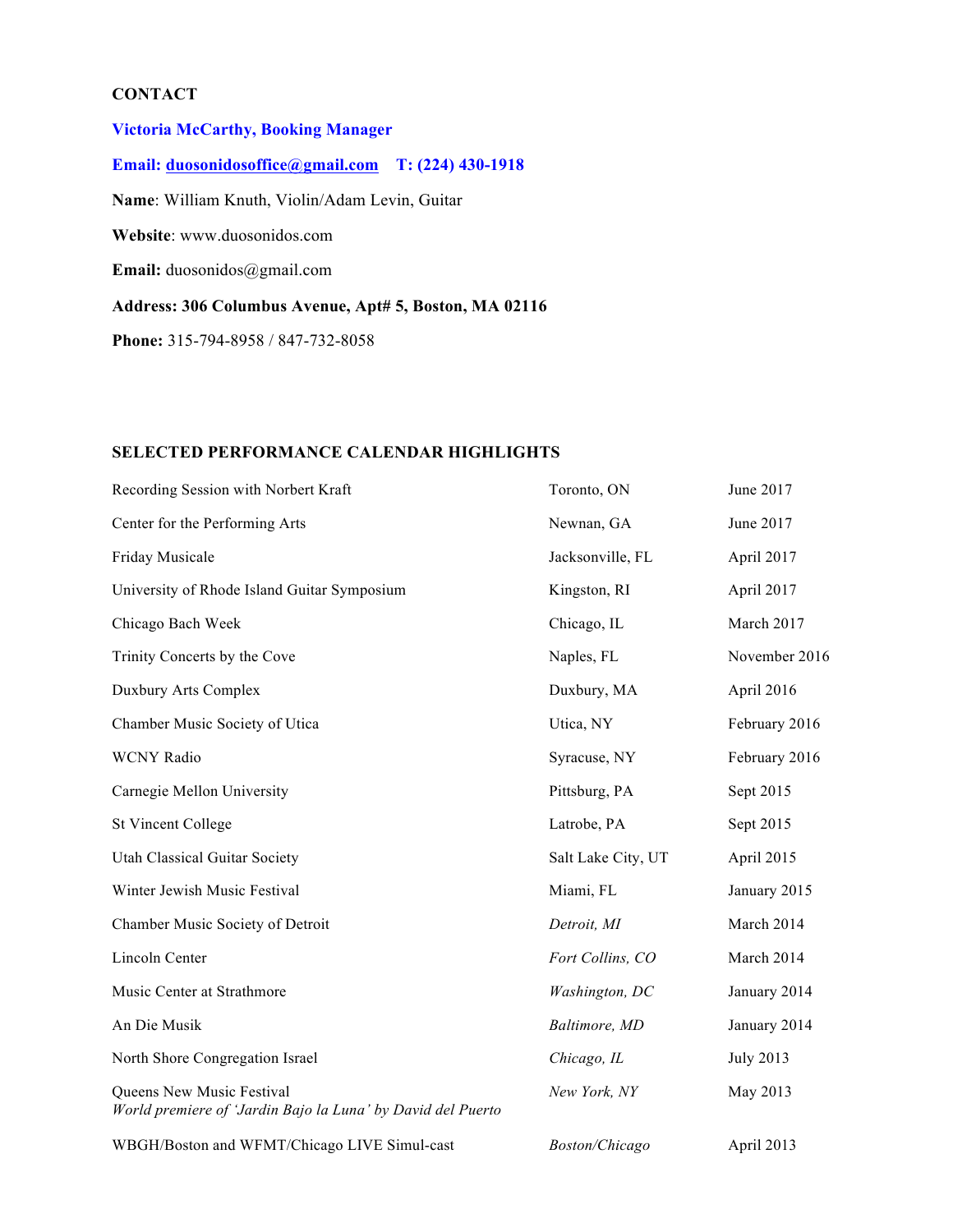| University of Wisconsin - Parkside                                                         | Kenosha, WI          | March 2013       |
|--------------------------------------------------------------------------------------------|----------------------|------------------|
| <b>Chamber Music North</b>                                                                 | Traverse City, MI    | March 2013       |
| Indiana University South Bend<br>World premiere of 'Funk' by Jorge Muniz, composer present | South Bend, IN       | March 2013       |
| Pilgrim Chamber Players                                                                    | Chicago, IL          | March 2013       |
| University of Texas - Dallas                                                               | Dallas               | January 2013     |
| Chicago Latino Music Festival                                                              | Chicago              | November 2012    |
| <b>Luther Memorial Concert Series</b>                                                      | Erie, PA             | September 2012   |
| View Arts Center                                                                           | Old Forge, NY        | <b>July 2012</b> |
| <b>Boston GuitarFest with Eliot Fisk</b>                                                   | <b>Boston</b>        | June 2012        |
| Saratoga ArtsFest                                                                          | Saratoga Springs, NY | June 2012        |
| New York City Classical Guitar Society                                                     | New York, NY         | February 2012    |
| Institut Valencia de la Música                                                             | Alicante, Spain      | December 2011    |
| Olin Performing Arts Center, Bates College                                                 | Lewiston, ME         | November 2011    |
| Casa de Sefarad-Israel                                                                     | Madrid, Spain        | April 2011       |
| La Sociedad de Guitarra Española<br>Guitarist José Luis Rodrigo present                    | Madrid, Spain        | April 2011       |
| La Sociedad Amigos de la Guitarra                                                          | Valencia, Spain      | April 2011       |
| Live from Mayne Stage, WFMT                                                                | Chicago, IL          | January 2011     |
| <b>Electric Works Gallery</b>                                                              | San Francisco        | <b>July 2010</b> |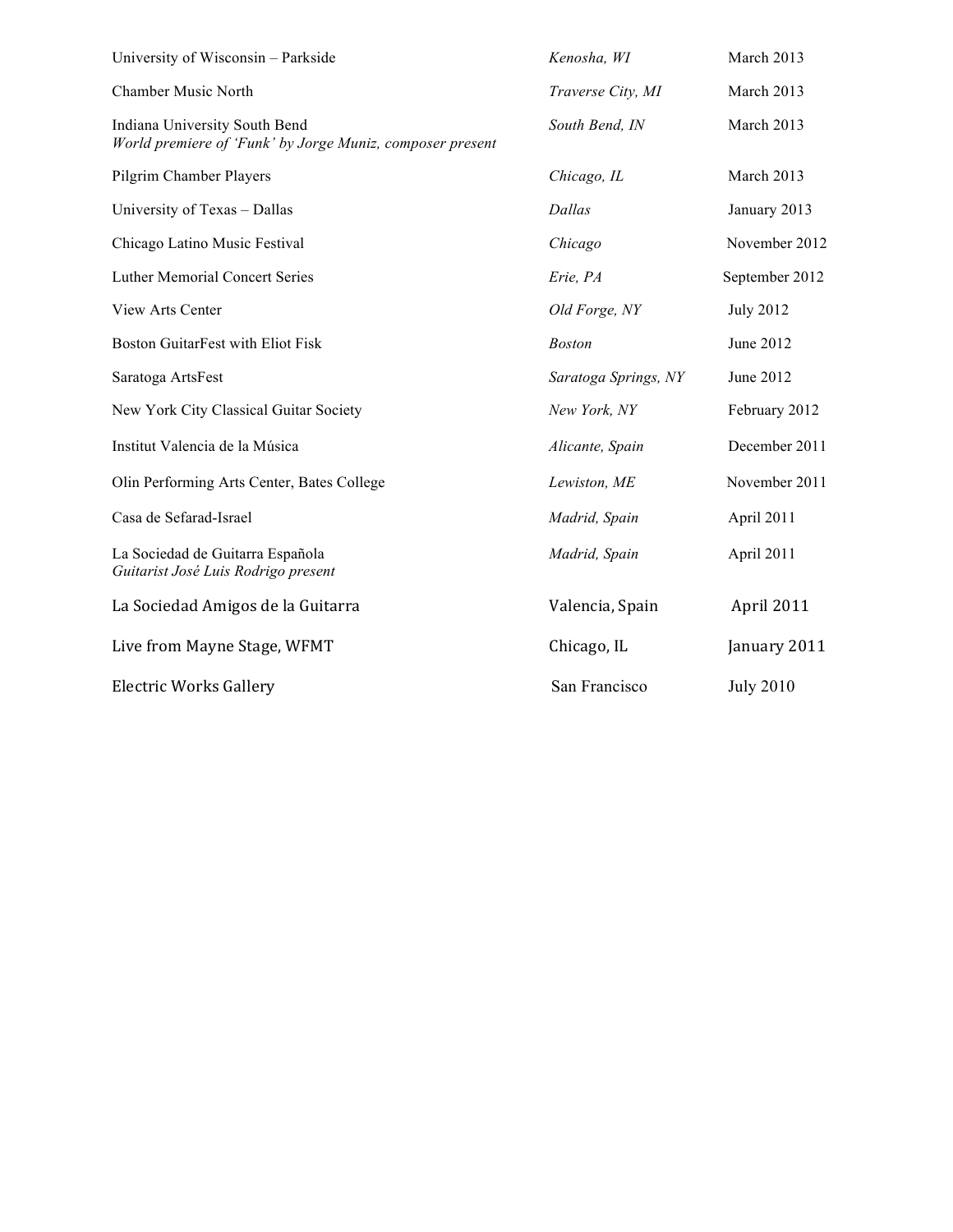#### **DISCOGRAPHY**



## *Duo Sonidos* [2010]

*"Duo Sonidos plays with a loose-limbed, easy virtuoso 'cool' and beguiling tonal warmth that combines laid back intuitiveness with classical sophistication… stunning performances from Duo Sonidos." -- Julian Haylock, BBC Music Magazine*

Adam Levin and William Knuth unite two ambassadorial instruments –

guitar and violin – in their debut recording. They explore the diversity of Ibero-American music (Spain, Argentina, Cuba) and begin the process of expanding the repertoire for this chamber music combination through arrangements and new commissions. The CD contains a riveting arrangement of *Histoire du Tango* by the tango master Astor Piazzolla; the world premiere recording of *Volavérunt*, a commissioned score by Eduardo Morales-Caso, *Tre Divertimenti* by Salvador Brotons, and *Siete Cancione Populares Españolas* by Manuel de Falla.

#### **COMMISSIONS AND PREMIERES**

Adam Levin and William Knuth have active professional relationships with the foremost Spanish composers of the last four generations. New commissions from American composers are in progress, as well as exciting original transcriptions of Baroque, classical, and contemporary masterworks.

| Commission                                                                                  | Composer             | <b>Year Premiered</b> |
|---------------------------------------------------------------------------------------------|----------------------|-----------------------|
| Kafka Sonata<br>(Adapted for Duo Sonidos from the original version for clarinet and guitar) | Jan Freidlin         | 2007                  |
| Urban Design                                                                                | Jorge Variego        | 2010                  |
| $Episodes$ (2011)                                                                           | Jorge Sastre         | TBD                   |
| Voloverunt                                                                                  | Eduardo Morales-Caso | 2010                  |
| Funk(2011)                                                                                  | Jorge Muñiz          | March, 2013           |
| Sonata da Camara (2011)                                                                     | Manuel Millán        | TBD                   |
| Suite-Jardín Bajo La Luna (2011)                                                            | David del Puerto     | May, 2013             |
| Homenajes                                                                                   | Eduardo Morales-Caso | 2014                  |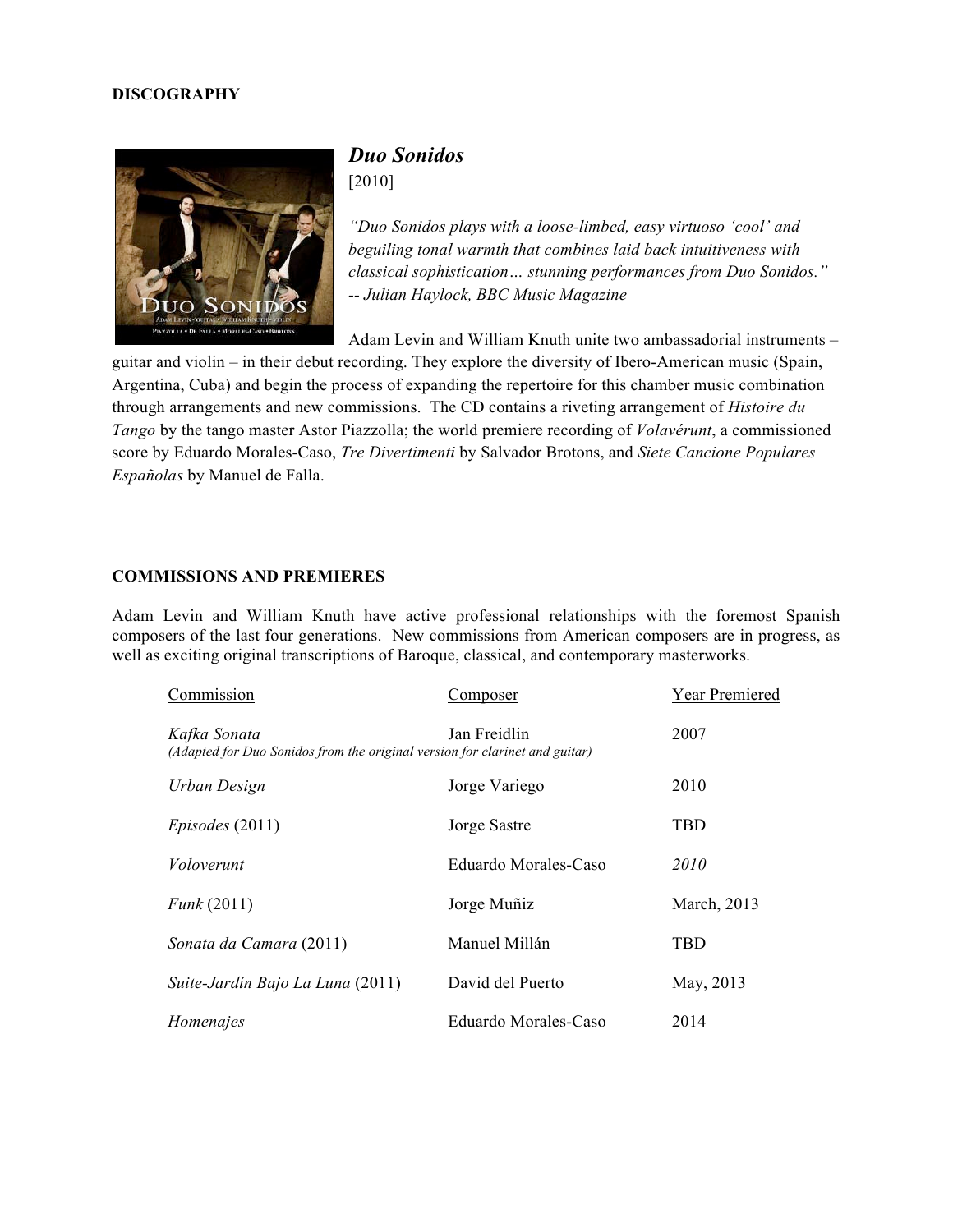#### **CRITICAL ACCLAIM**

"Duo Sonidos plays with a loose-limbed, easy virtuoso 'cool' and beguiling tonal warmth that combines laid back intuitiveness with classical sophistication... stunning performances from Duo Sonidos."

– *Julian Haylock, BBC Music Magazine, "US Choice"*

"Knuth plays violin with perfect intonation, a wide range of timbre, sprightly rhythm, expressive phrasing, and great sensitivity. He never overwhelms his partner…and his affinity for this music is ideal. Levin is every bit as fine. This is exquisite music-making… an exciting discovery, recommended to all lovers of great chamber music playing."

#### *- Kenneth Keaton, American Record Guide*

"At times relaxed and lyrical, at others fiery and exuberant, their playing reminds me so very much of a classically oriented Grappelli-Reinhardt collaboration. Both musicians involved are evidently highly trained virtuosi, but luckily for us, they don't let that training get in the way of their sheer enjoyment of this material... Duo Sonidos plays with exactly the right balance of elegance and élan, never once falling into cheap showmanship for its own sake. These are really dedicated musicians who want people to enjoy what they're doing, yet refuse to lower their standards in order to broaden that audience... an absolute gem."

## *-- Lynn René Bayley, Fanfare Magazine*

"Alternating between fiery, passionate, and beautifully melodic... Knuth provides the fire with a virtuoso performance on violin, Levin's guitar practically lights up the theatre with passion when he plays... Together, they have a wonderful sound."

*- Stephanie Sirovatka-Marshall, University of Wisconsin - Parkside*

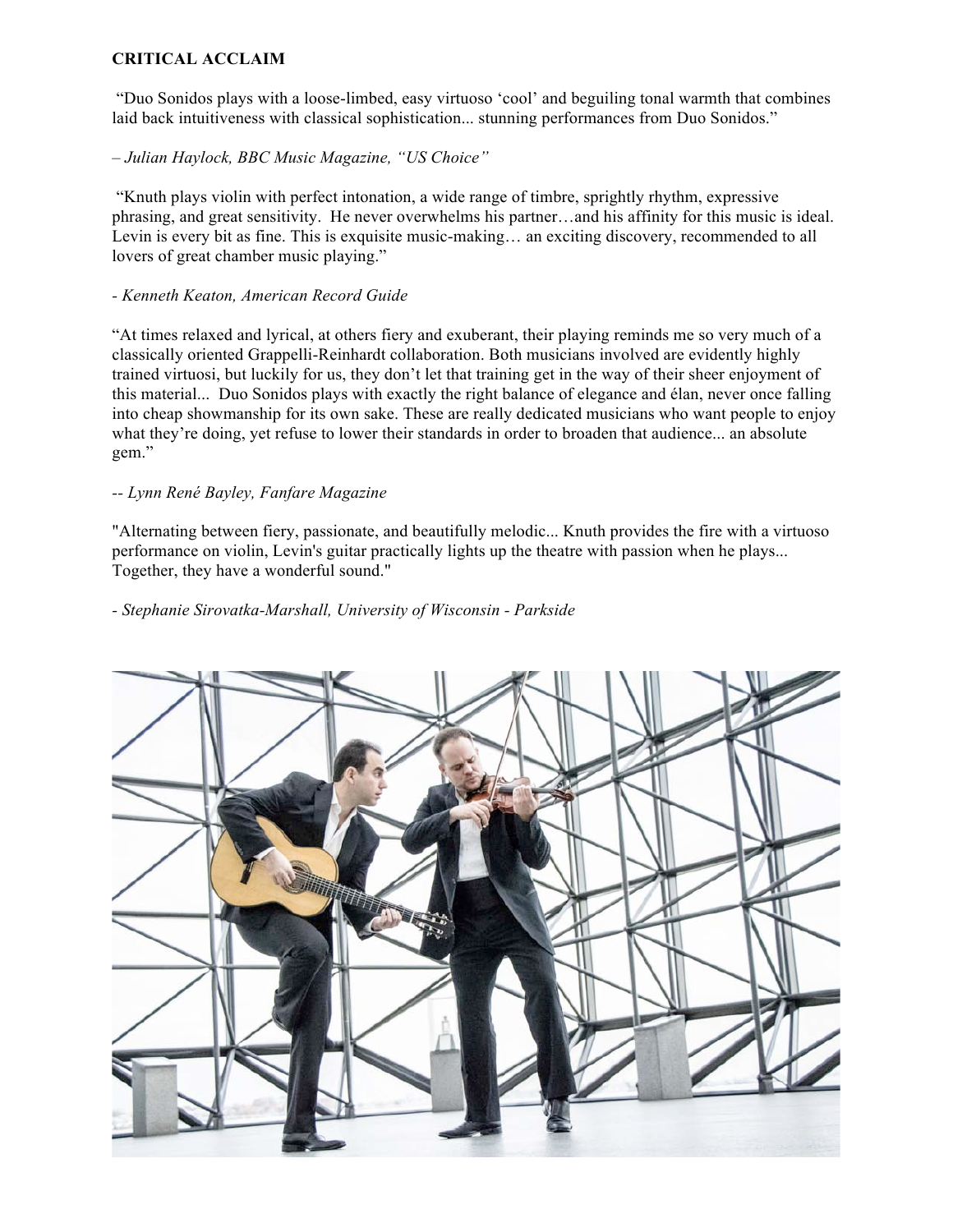### **SAMPLE RECITAL PROGRAMS**

| Romanian Folk Dances, Sz. 56              | Béla Bartók       |
|-------------------------------------------|-------------------|
| I. Dance with Sticks                      | $(1881 - 1945)$   |
| II. Waistband Dance                       |                   |
| III. Stamping Dance<br>IV. Hornpipe Dance |                   |
| V. Romanian Polka                         |                   |
| VI. Quick Dance                           |                   |
| Canciones Populares Españolas             | Manuel de Falla   |
| I. El Paño Moruno                         | $(1876 - 1946)$   |
| II. Asturiana                             |                   |
| III. Jota                                 |                   |
| IV. Nana                                  |                   |
| V. Canción<br>VI. Polo                    |                   |
|                                           |                   |
| The Dawn                                  | Karol Szymanowski |
| Wild Dance                                | $(1882 - 1937)$   |
| -Intermission-                            |                   |
| Funk                                      | Jorge Muñiz       |
| * Dedicated to Duo Sonidos                | (b. 1974)         |
| <b>Three American Pieces</b>              | Lukas Foss        |
| I. Early Song                             | $(1922 - 2009)$   |
| II. Dedication                            |                   |
| III. Composer's Holiday                   |                   |

**Folk/Heritage Program A**

Selections from *Porgy and Bess*<br>I. Summertime II. It Ain't Necessarily So George Gershwin<br>(1898-1937)